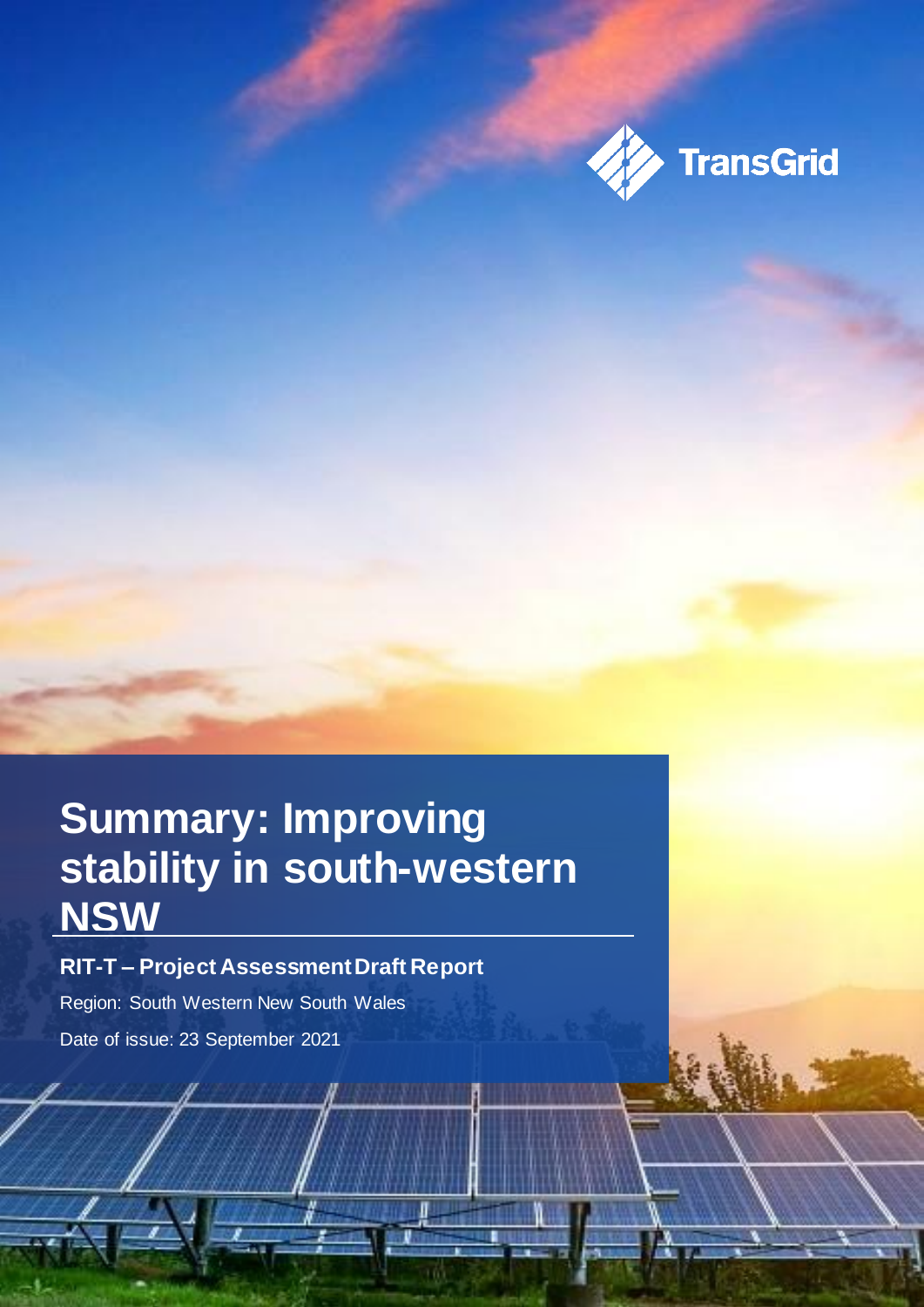This page is intentionally blank

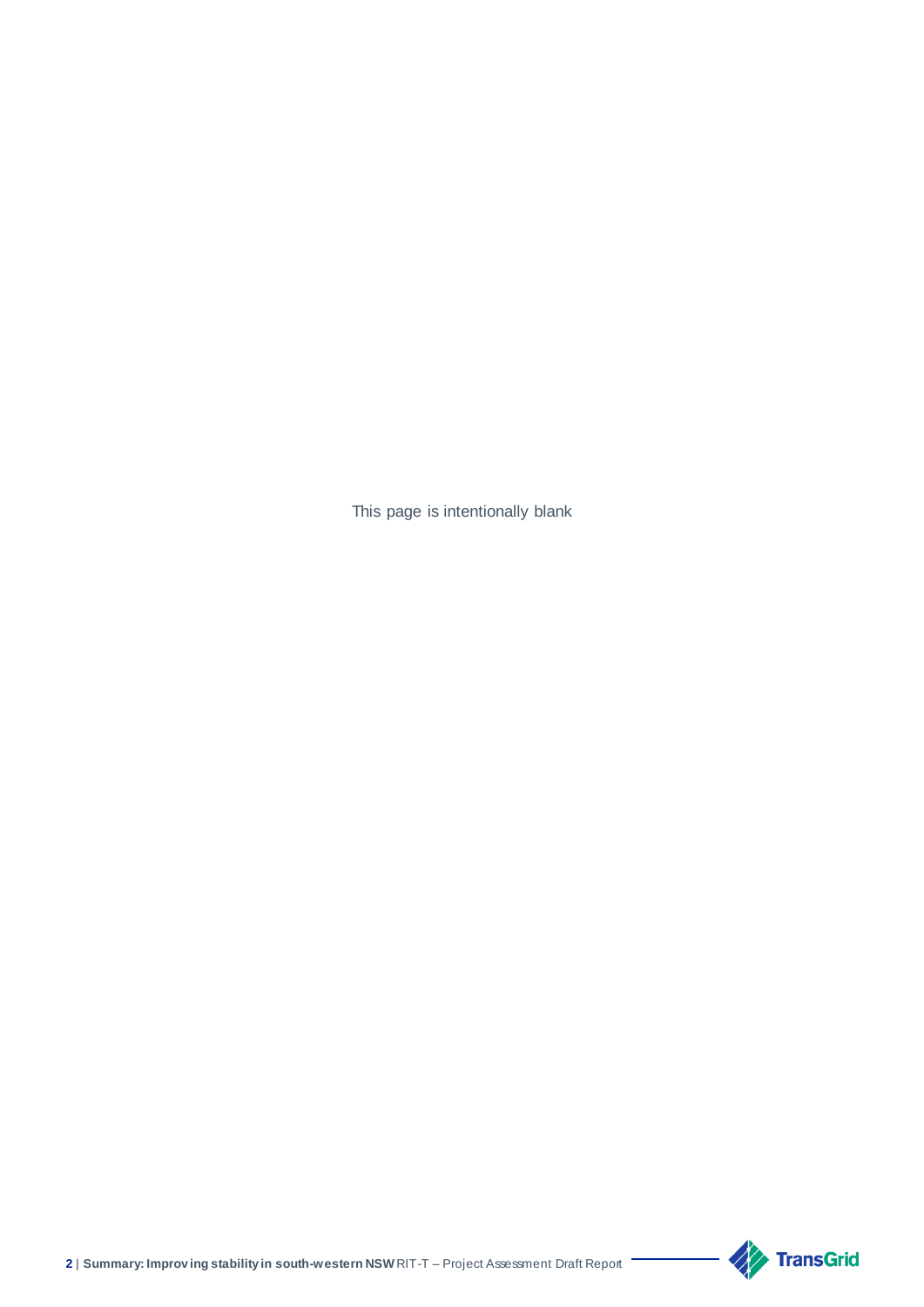# **Disclaimer**

This suite of documents comprises TransGrid's application of the Regulatory Investment Test for Transmission (RIT-T) which has been prepared and made available solely for information purposes. It is made available on the understanding that TransGrid and/or its employees, agents and consultants are not engaged in rendering professional advice. Nothing in these documents is a recommendation in respect of any possible investment.

The information in these documents reflect the forecasts, proposals and opinions adopted by TransGrid as at September 2021 other than where otherwise specifically stated. Those forecasts, proposals and opinions may change at any time without warning. Anyone considering information provided in these documents, at any date, should independently seek the latest forecasts, proposals and opinions.

These documents include information obtained from the Australian Energy Market Operator (AEMO) and other sources. That information has been adopted in good faith without further enquiry or verification. The information in these documents should be read in the context of the Electricity Statement of Opportunities, the Integrated System Plan published by AEMO and other relevant regulatory consultation documents. It does not purport to contain all of the information that AEMO, a prospective investor, Registered Participant or potential participant in the National Electricity Market (NEM), or any other person may require for making decisions. In preparing these documents it is not possible, nor is it intended, for TransGrid to have regard to the investment objectives, financial situation and particular needs of each person or organisation which reads or uses this document. In all cases, anyone proposing to rely on or use the information in this document should:

- 1. Independently verify and check the currency, accuracy, completeness, reliability and suitability of those information
- 2. Independently verify and check the currency, accuracy, completeness, reliability and suitability of reports relied on by TransGrid in preparing these documents
- 3. Obtain independent and specific advice from appropriate experts or other sources.

Accordingly, TransGrid makes no representations or warranty as to the currency, accuracy, reliability, completeness or suitability for particular purposes of the information in this suite of documents.

Persons reading or utilising this suite of RIT-T-related documents acknowledge and accept that TransGrid and/or its employees, agents and consultants have no liability for any direct, indirect, special, incidental or consequential damage (including liability to any person by reason of negligence or negligent misstatement) for any damage resulting from, arising out of or in connection with, reliance upon statements, opinions, information or matter (expressed or implied) arising out of, contained in or derived from, or for any omissions from the information in this document, except insofar as liability under any New South Wales and Commonwealth statute cannot be excluded.

### Privacy notice

TransGrid is bound by the *Privacy Act 1988 (Cth)*. In making submissions in response to this consultation process, TransGrid will collect and hold your personal information such as your name, email address, employer and phone number for the purpose of receiving and following up on your submissions.

Under the National Electricity Law, there are circumstances where TransGrid may be compelled to provide information to the Australian Energy Regulator (AER). TransGrid will advise you should this occur.

TransGrid's Privacy Policy sets out the approach to managing your personal information. In particular, it explains how you may seek to access or correct the personal information held about you, how to make a complaint about a breach of our obligations under the Privacy Act, and how TransGrid will deal with complaints. You can access the Privacy Policy here [\(https://www.transgrid.com.au/Pages/Privacy.aspx\)](https://www.transgrid.com.au/Pages/Privacy.aspx).

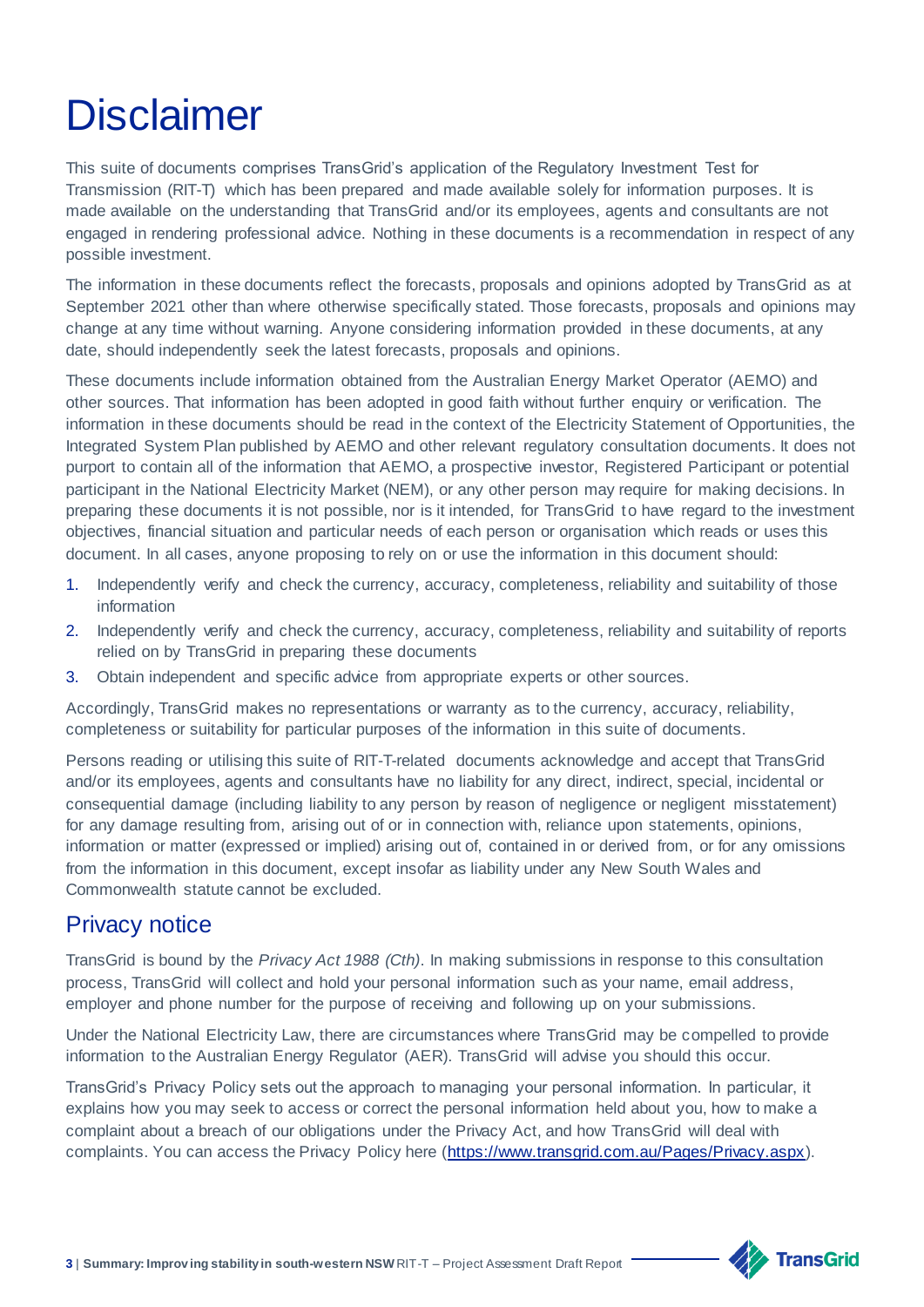# **Summary**

TransGrid is applying the Regulatory Investment Test for Transmission (RIT-T) to options for improving stability in the south-western New South Wales (NSW) power system. Publication of this Project Assessment Draft Report (PADR) represents the second step in the RIT-T process and follows the Project Specification Consultation Report (PSCR) released in July 2020.

#### **Benefits from the options considered in this PADR**

The main power system in south-western NSW consists primarily of one 330 kV transmission line from Darlington Point to Wagga Wagga (Line 63) and 220 kV transmission lines west of Darlington Point (including Line X5). Smaller underlying 132 kV transmission lines supply regional towns.

This area has seen significant growth in renewable generation connections to the transmission network as part of the wider energy market transition. Approximately 594 MW of renewable generation has connected in the area since December 2015 and approximately 695 MW of renewable generation is currently being commissioned. This is having an impact on how this part of the power system operates. In particular, while power has historically primarily flowed west from Darlington Point to supply rural and mine loads, this is expected to reverse with the increase in renewable generation in the area, particularly during daytime when there is an abundance of solar generation.

These changes in power flows are expected to lead to an increasing risk of power system instability going forward. Currently the only way of managing this risk is to constrain generation in south-western NSW. In recognition of the risks to future power system stability, in May 2020 the Australian Energy Market Operator (AEMO) implemented an operational constraint in the NEM Dispatch Engine to limit power flows and prevent this occurring.

TransGrid has identified the opportunity to strengthen the transmission network to relieve this constraint and provide wider market benefits to the National Electricity Market (NEM). Specifically, the market modelling undertaken as part of this PADR finds that there are significant benefits expected from options that relieve the constraint in terms of avoided generator dispatch cost, avoided and deferred capital costs associated with new generation and storage capacity and lower transmission costs associated with connecting Renewable Energy Zones (REZ). This PADR compares these benefits to the costs of the various investment options.

TransGrid recognises that the need to introduce constraints in the transmission system in south-western NSW has had a material impact on the operation of renewable generation that has recently connected in that area. TransGrid is committed to completing this RIT-T process in a timely fashion, to enable investment to relieve this constraint, where that is found to be net beneficial to the market.

#### **The PADR analysis has benefited from stakeholder consultation**

The PSCR was released in July 2020 and TransGrid subsequently received submissions from seven parties, which can be grouped into the following two broad categories:

- > existing or new renewable generators in south-western NSW Sunraysia, Neoen, RWE, Reach Solar Energy;
- > one solar generator– whom requested that their submission be kept confidential; and
- > two providers of battery systems both of whom have requested that their submissions be kept confidential.

While submissions covered a range of topics, there were five broad topics that were most commented on, namely:

support for the identified need;

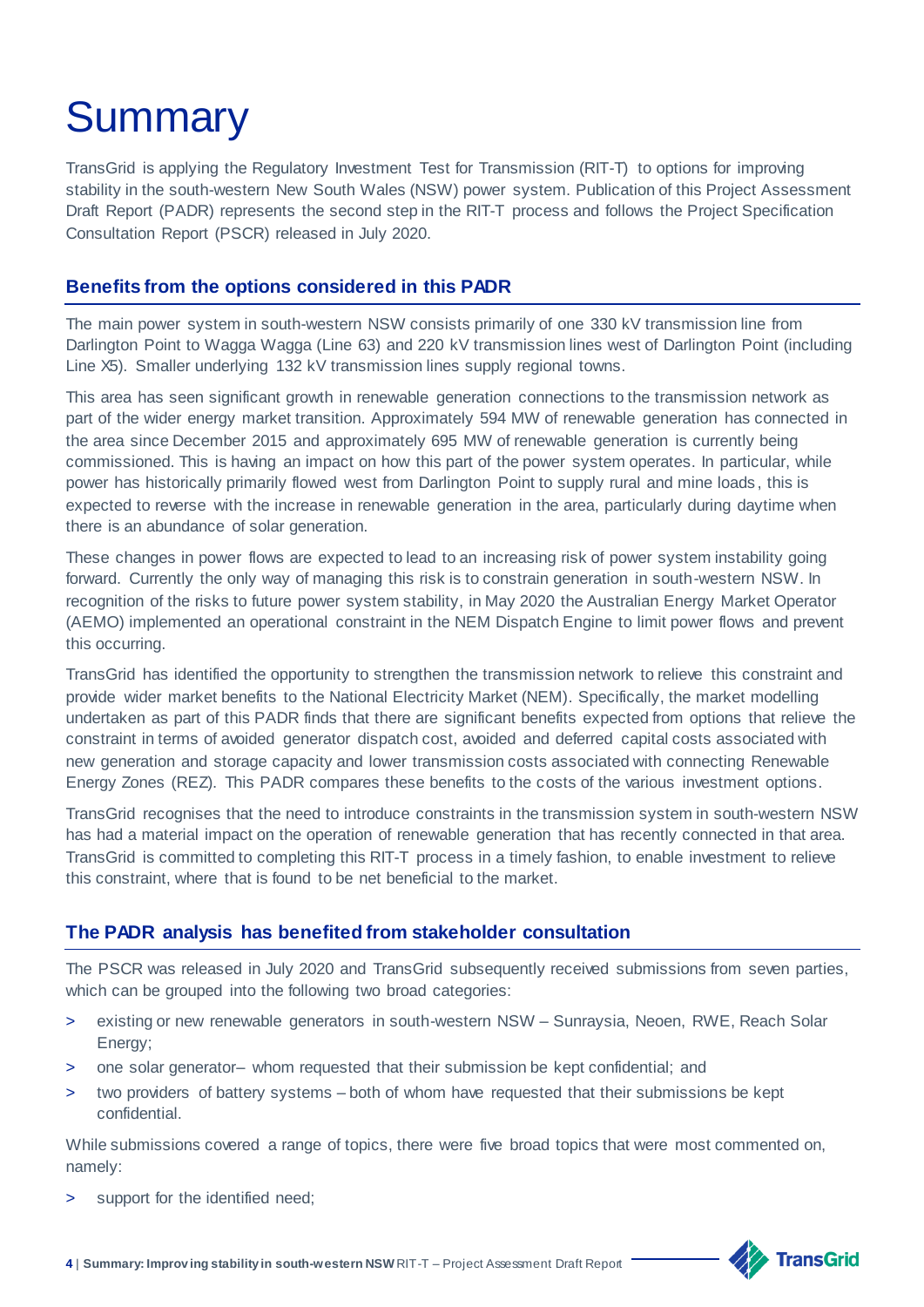- > whether the construction timetable of the new/rebuild line options is realistic;
- > the ability of interim solutions to assist in the near term;
- > a potential grid-connected battery option; and
- > whether a stand-alone STATCOM is a technically feasible solution.

Each of the points raised in submissions have been summarised and responded to in this PADR.

In addition, prior to, as well as after, receiving submissions, TransGrid held a number of bilateral meetings with submitters in order for them to further understand the RIT-T assessment and the option requirements in south-western NSW, as well as how proposed solutions are expected to be able to assist with meeting the identified need. These discussions have played a pivotal role in being able to define and include the credible options assessed in this PADR and TransGrid thanks all parties for their time and effort to-date.

For more information on the RIT-T process including various opportunities for stakeholders to provide submissions and feedback please see Appendix E 'The RIT-T Process explained'.

#### **Five types of credible options have been developed and assessed in this PADR**

Stakeholder consultation on the PSCR has assisted with developing and refining the credible options put forward in the PSCR. Specifically, consultation with third parties since the PSCR has enabled this PADR to assess the following five types of credible options:

- > Option 1 a new or rebuilt 330 kV transmission line between Darlington Point and the new Dinawan substation being constructed for EnergyConnect:
	- Option 1A (new line);
	- Option 1B (rebuilt line);
- > Option 2 a new 330 kV transmission line between Darlington Point and the Wagga Wagga substation;
- > Option 3 a static synchronous compensator (STATCOM) solution at the Darlington Point substation;
- > Option 4 Option 1A plus an interim 3-year battery solution; and
- Option  $5 a$  standalone long-term battery solution.

Table 1 below summarises each of the credible options.

#### **Table 1: Summary of the credible options**

| <b>Option</b> | <b>Description</b>                                                                                                    | <b>Estimated capital cost</b>                 | <b>Expected delivery time</b>          |
|---------------|-----------------------------------------------------------------------------------------------------------------------|-----------------------------------------------|----------------------------------------|
| 1A            | Establish a new Darlington Point to Dinawan<br>330 kV transmission line                                               | \$211 million                                 | 4-5 years                              |
| 1B            | Rebuild the existing 99T Darlington Point to<br>Coleambally and 99L Coleambally to<br>Deniliquin as 330 kV to Dinawan | \$303 million                                 | 4-5 years                              |
| 2             | Establish a new Wagga Wagga to Darlington<br>Point 330 kV transmission line                                           | \$393 million                                 | 4-5 years                              |
| 3             | <b>STATCOM</b>                                                                                                        | \$50 million for a 100<br><b>MVar STATCOM</b> | 3-4 years                              |
| 4             | Option 1A + 3-year interim network support<br>solution utilising a battery (proposed by a<br>confidential submitter)  | \$211 million (for the<br>network component)  | 4-5 years for the network<br>component |

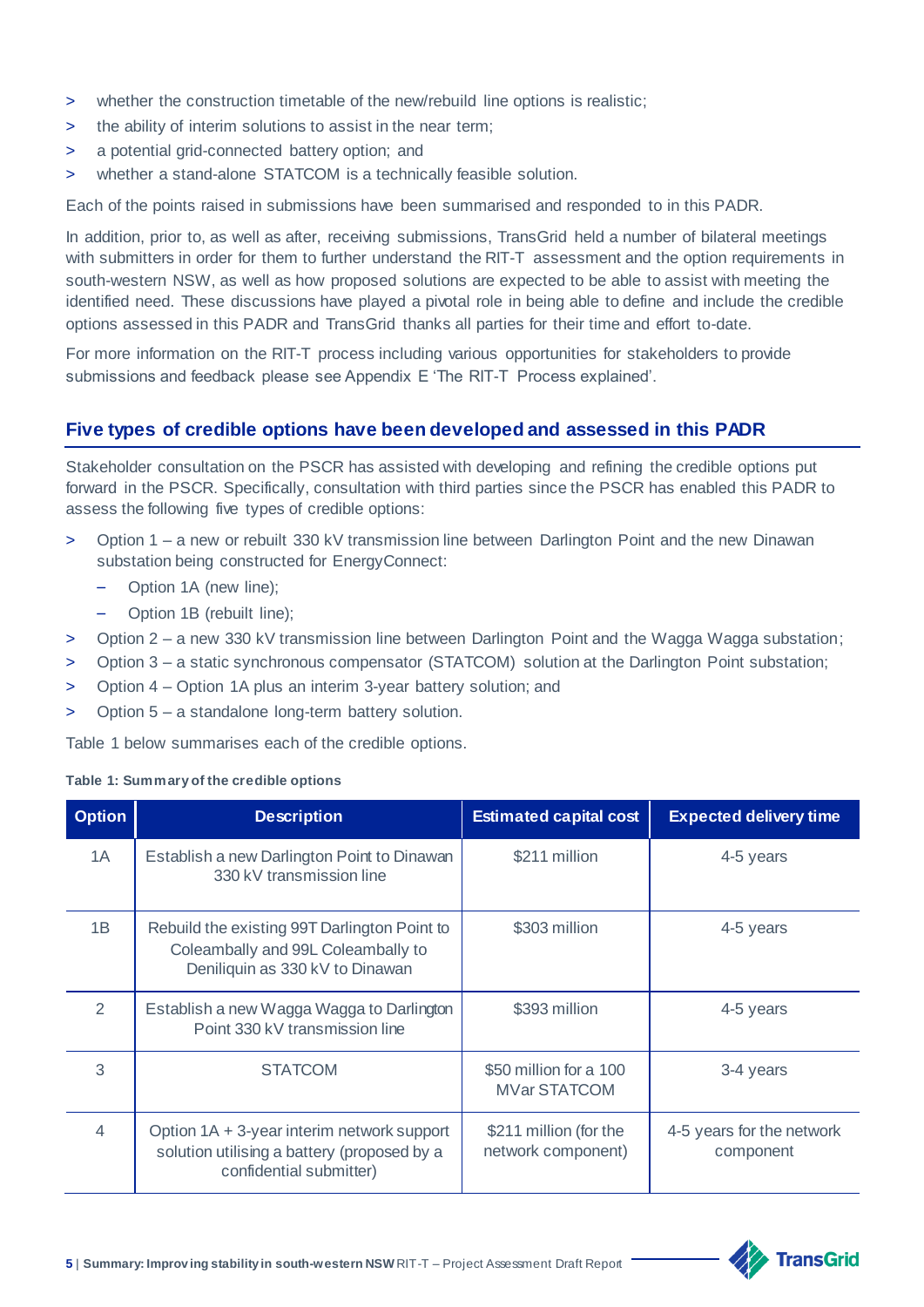| <b>Option</b> | <b>Description</b>                                                                | <b>Estimated capital cost</b>       | <b>Expected delivery time</b>                             |
|---------------|-----------------------------------------------------------------------------------|-------------------------------------|-----------------------------------------------------------|
|               |                                                                                   | Confidential for network<br>support | Network support from<br>battery available from Q1<br>2022 |
| 5             | A standalone long-term battery solution<br>(proposed by a confidential submitter) | Confidential                        | 2022/23 commissioning                                     |

#### **Establishing a new Darlington Point to Dinawan 330 kV transmission line provides the greatest net benefits of all options considered**

Uncertainty is captured under the RIT-T framework through the use of scenarios, which reflect different assumptions that are expected to affect the key drivers of the estimated net market benefits.

Four core scenarios have been considered as part of this PADR, which are intended to cover a wide range of possible futures and are generally aligned with the AEMO 2020 ISP 'central', 'slow-change', 'step-change' and 'fast-change' scenarios. The four scenarios differ in relation to key variables expected to affect the market benefits of the options considered, including demand outlook, the uptake of Distributed Energy Resources (DER), assumed generator fuel prices, assumed emissions targets, retirement profiles for coal-fired power stations, and generator and storage capital costs.

The results of the PADR assessment find that Option 1A (a new Darlington Point to Dinawan 330 kV transmission line) is the only option with positive expected net benefits on an weighted basis across all scenarios. Option 1A is expected to deliver net benefits of \$33 million on a weighted basis, with the second ranked option, Option 3 (STATCOM), having an estimated net cost of approximately \$7 million. Overall, the PADR analysis finds that Option 1A is the preferred option for this RIT-T.

Option 1A is found to deliver positive net benefits in three of the four scenarios, with the step-change scenario expected to provide significant net benefits (in the order of \$160 million). TransGrid notes that recent commentary from the Energy Security Board (ESB) suggests that the NEM is in fact tracking closest to the step-change currently<sup>1</sup> and that the net benefits of Option 1A increase to nearly \$60 million if the step-change scenario is given a weighting of 40 per cent (with the other three scenarios weighted equally) in the analysis.

<sup>1</sup> See Argus Media, Australia tops step-change energy transition scenario, Morrison, K., 7 May 2021 (accessed via <https://www.argusmedia.com/en/news/2212777-australia-tops-stepchange-energy-transition-scenario> on 7 July 2021) , Renew Economy, *"We are headed for step change:" ESB's Kerry Schott on new market design,* Parkinson, G., 30 September 2020 (accessed vi[a https://reneweconomy.com.au/we-are-headed-for](https://reneweconomy.com.au/we-are-headed-for-step-change-esbs-kerry-schott-on-new-market-design-89487/)[step-change-esbs-kerry-schott-on-new-market-design-89487/](https://reneweconomy.com.au/we-are-headed-for-step-change-esbs-kerry-schott-on-new-market-design-89487/) on 7 July 2021) & ESB, *The Health of the National Electricity Market 2020*, Volume 1: The ESB Health of the NEM Report, 5 January 2020, p. 8.



 $\overline{a}$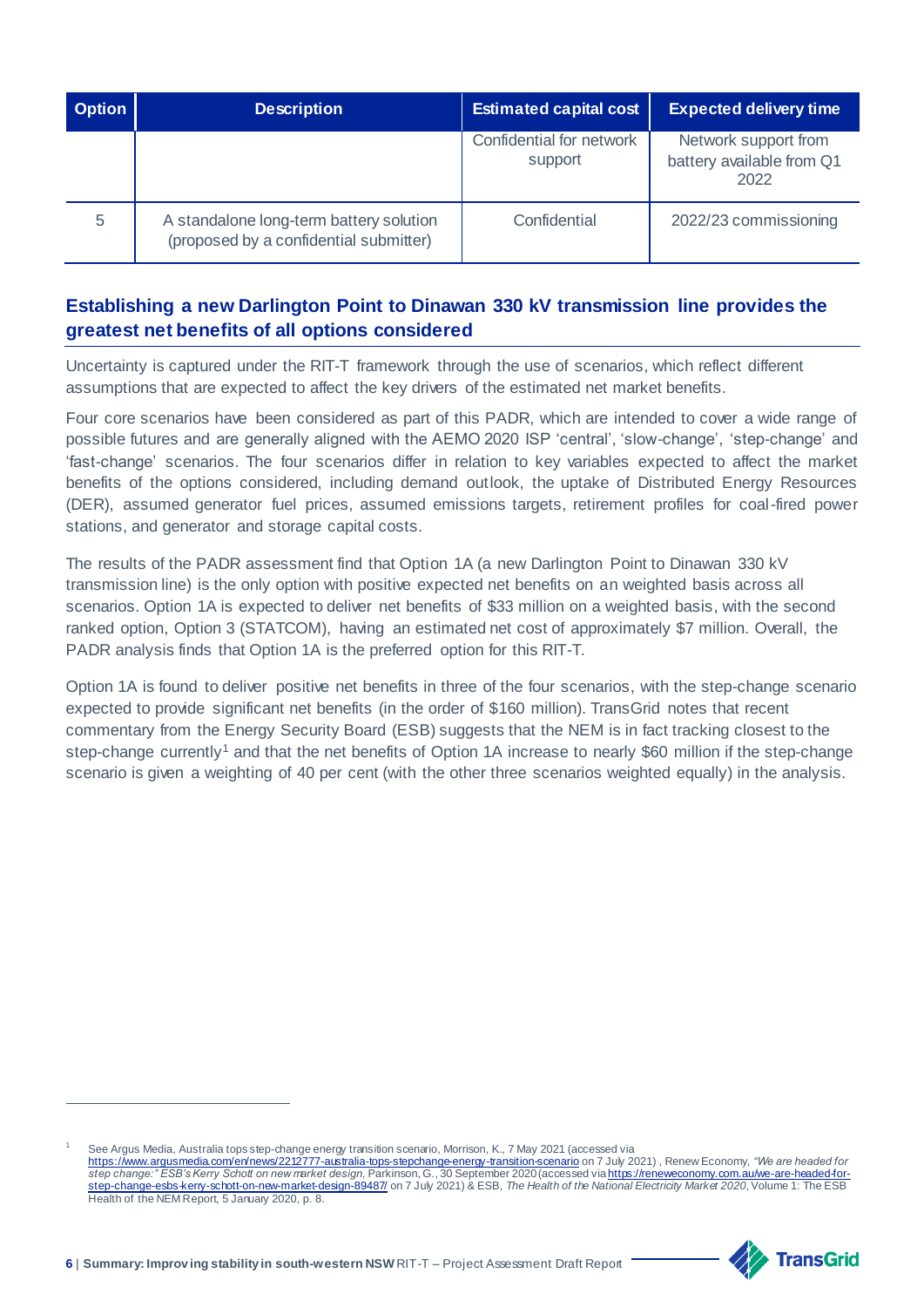





The market benefits of all options are primarily derived from avoided generator dispatch cost, avoided and deferred capital costs associated with new generation and storage capacity and lower transmission costs associated with connecting REZ (under the step-change scenario). On a weighted basis, these three categories of market benefit make up nearly all of the total market benefits estimated for Option 1A.

The market modelling undertaken finds that the assumed timing of VNI West and the assumptions regarding the carbon budget have the strongest impact on the estimated benefits for the options. Specifically:

- > with VNI West in-place, the transfer limit between south-western NSW and Wagga Wagga (Canberra zone) is 3,000 MW under both the base case and option cases (meaning that benefits are limited to the years prior to VNI West being commissioned); and
- > with the carbon budget, there is a requirement for lower coal generation and higher renewable build, which results in a greater estimated benefits for any options that unlock cheaper renewable resources.

The modelling therefore finds that the step-change scenario has significantly greater market benefits than the other scenarios since VNI West is assumed to be commissioned in 2035 under this scenario, along with a very restrictive carbon budget. Moreover:

> the central scenario is found to have the lowest net benefits of all scenarios since there are only a few years that the options provide benefits before VNI West is commissioned (in 2028/29 for this scenario);<sup>2</sup>

<sup>2</sup> We hav e assumed an earlier commissioning date for VNI West under the central scenario than in the core 2020 ISP assumptions, consistent with AEMO's accelerated delivery date in the 2020 ISP (and the draft 2021 IASR timing). Specifically, we have assumed a timing of 2028/29 for VNI West under the central scenario. While AEMO has an accelerated delivery date of 2027/28 for VNI West in the 2020 ISP (and draft 2021 IASR), we hav e assumed a commissioning of 1 July 2028 as this is our current view of the earliest practical delivery date.



ł